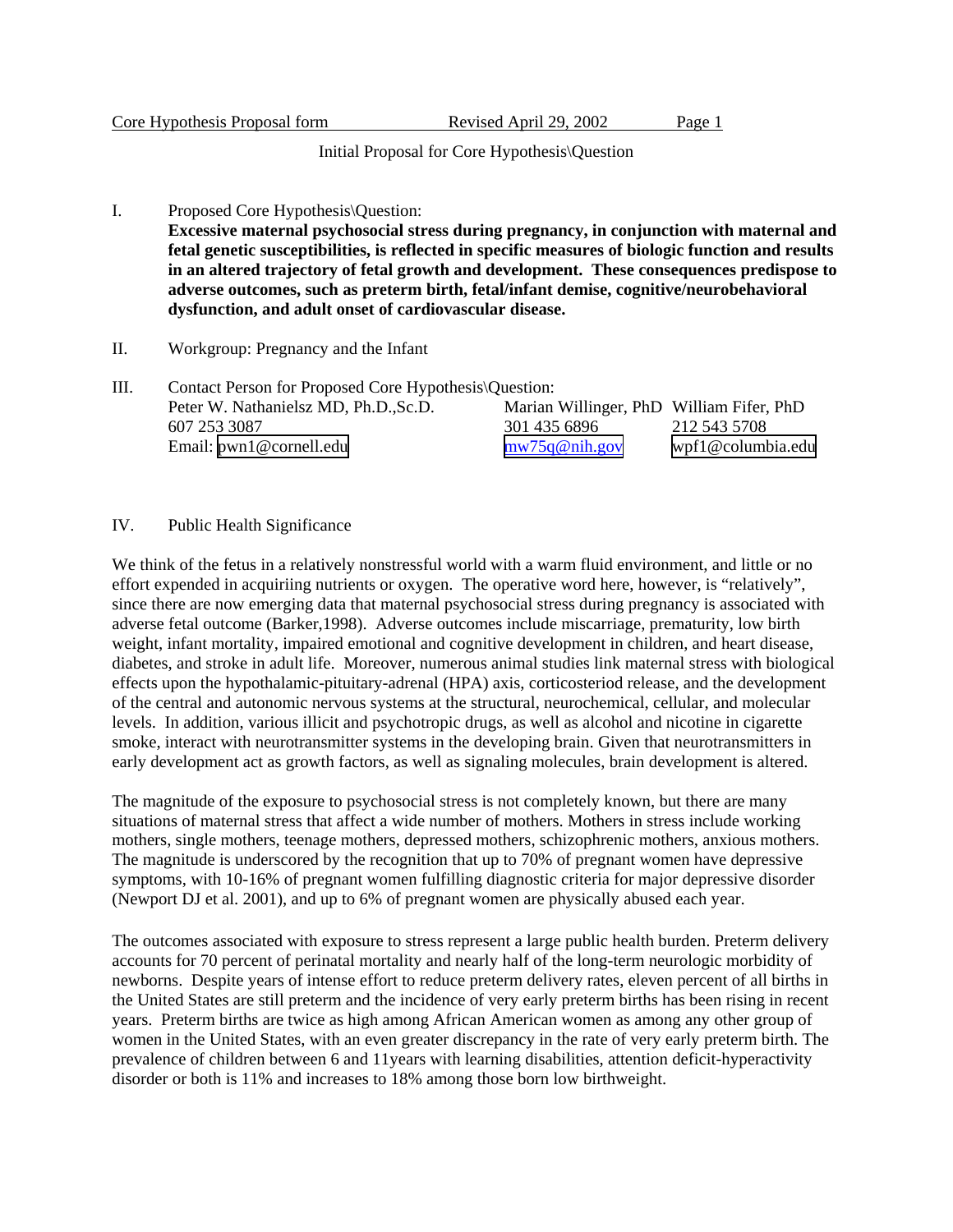Heart disease is the leading cause of death in the U.S., with a rate of 17.6 deaths /1000. The prevalence of heart disease among individuals 45-64 years of age is 117.4/1000 and much greater among those with a family income under \$20,000: 205/1000. Similarly the prevalence of hypertension among individuals 45- 64 years of age is 200.4/1000, increasing to 376/1000 among blacks and 291/1000 among those with a family income under \$20,000.

If the contributions of psychosocial stress can be assessed, and the sources identified, it should be possible to develop interventions to reduce their contribution. It is unknown how the contribution of prenatal stress, genetic susceptibility, and postnatal factors interact to result in these conditions. In addition, while there are many potential psychosocial stressors in the prenatal environment, it is likely that these vary widely in type and scope within subpopulations. .

**The ultimate significance of the study:** The ultimate outcome of the proposed study of maternal psychosocial stress during pregnancy may be nothing short of a revolution in the way we care for pregnant women in this country. If the medical and scientific data that are generated from this study indicate that maternal stress adversely impacts the fetus in multiple ways, including beyond infancy, and well into adulthood, as studies in animal models suggest, then multiple issues related to the pregnant woman and prenatal care will need to be rethought, and potentially addressed in completely different and new ways. It may, for example, become a societal decision to provide economic support so that women do not work at certain jobs (all jobs?) during pregnancy. American girls, then, would grow up learning and knowing pregnancy is a special time in their lives that must be accounted for separately, and that the ideas related to prenatal care are not based upon gender prejudice, but rather, upon biological data related to the health of the fetus. It may become a societal decision to ban maternal cigarette smoking during pregnancy, as it is in some communities to ban cocaine and alcohol use during pregnancy. Society may legislate the implementation of the ideas and programs (examples listed below) in regards to working pregnant women, and to the need for prenatal mental health resources.

Potential examples for change:

- Paid leave from work during pregnancy and guarantee of job position when back from pregnancy leave
- Promotions at work based on built-in factor for women's time away from the job for pregnancy, labor and delivery, and postpartum infant care
- Societal acceptance that women on different "tracks" (that factor in pregnancy) from men
- Widely available and subsidized mental health facilities for the mother during prenatal care
- Widely available and subsidized prenatal programs that counsel in the cessation of drinking, smoking, and abusing drugs during pregnancy

V. Justification for a large, prospective, longitudinal study

Psychosocial stress is a complex entity, including both subjective and physiologic aspects. In order to study the effect of maternal stress during pregnancy on fetal development and subsequent childhood and adult disease, it is necessary to have a prospective study, to collect data on stress as well as fetal function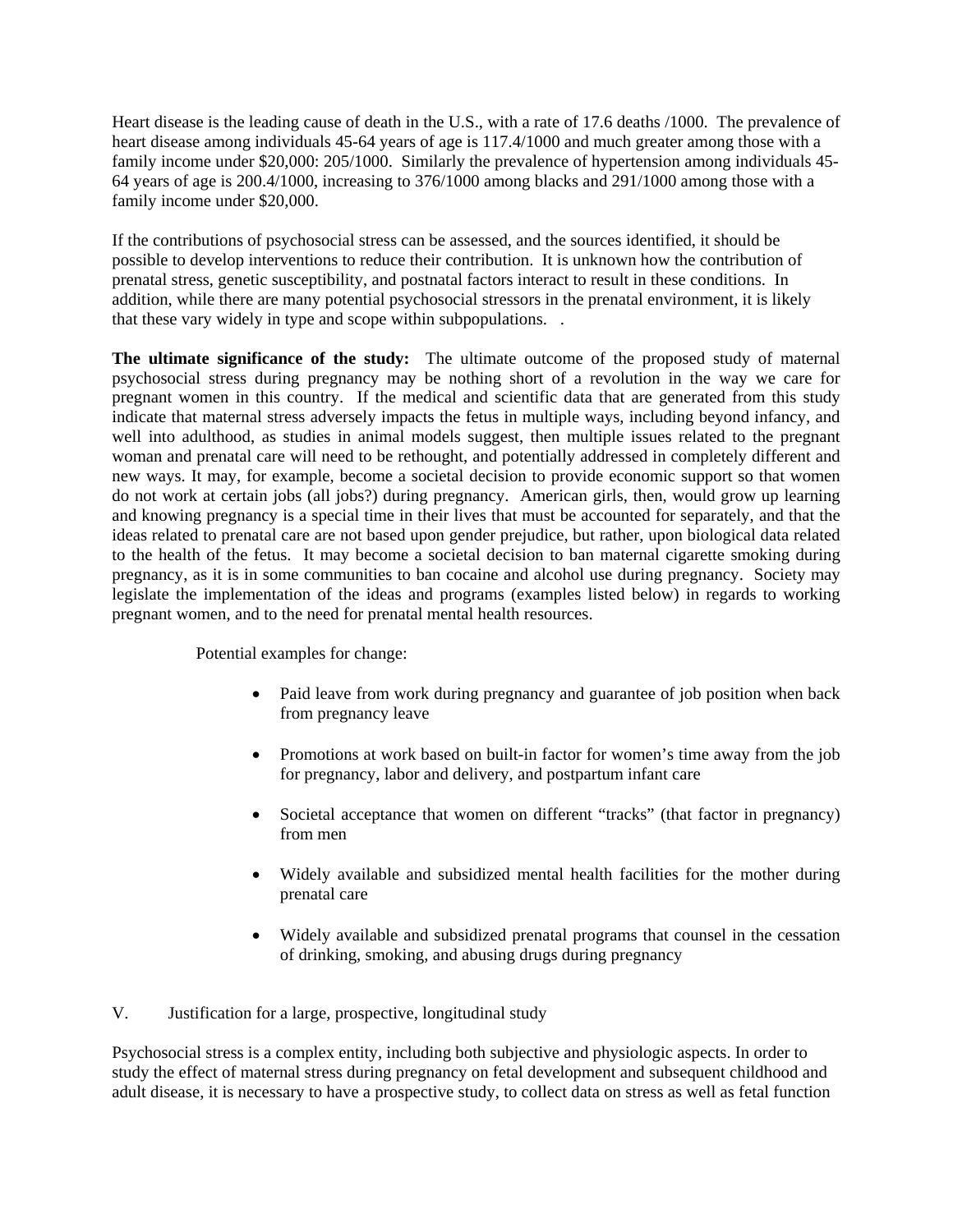and growth during the actual pregnancy, and then continue with assessment of infant and child outcomes on into adulthood. Just as there are critical periods in fetal development, there may well be periods in pregnancy when the fetus is especially sensitive to the effects of stress. Thus, repeated measures of stress at different gestational ages are needed.

As is being found with more and more conditions, it is very possible that gene-environment interactions play a role in the relationship between stress during pregnancy and adverse outcomes for the fetus, newborn and adult. In order to have the statistical power to evaluate such interactions, a large cohort would be necessary. For example, to measure a 1.5 increased relative risk for preterm delivery (birth prevalence 7%) associated with stress (exposure 10%) with a power of .8 and an alpha of .05, approximately 6,000 infants in a given strata (e.g race/ethnicity) would need to be studied. However, if there is an effect of genotype on this relationship, to obtain this level of statistical power stratifying by genotype might require ten times this number for less common alleles. Looking at the effects of other potentially confounding exposures would add to the need for large numbers. For outcomes less common than preterm delivery, a cohort size of 100,000 may not be large enough. For example, given the conditions cited above, about 75,000 pregnant women need to be enrolled to detect a 1.5 increased risk of fetal death associated with stress. If the relative risk is increased to 2.0, then the following number of pregnant women would need to be enrolled for the following outcomes: fetal death, 25,000; SIDS, 200,000; infant deaths/short gestation and low birthweight, 180,000. Given that black and American Indian/Alaskan Native infants are at increased risk but make up 15% and 1% of the general population respectively, it will be necessary to oversample these populations.

Few studies cohort studies have examined multiple psychosocial stressors and the maternal response. In addition there are few studies that examine protective mechanisms that may operate to reduce the influence of external stressors in certain cultures, reducing the burden of disease. The National Children's study provides the opportunity to conduct these investigations.

# VI. Scientific Merit

A compelling body of human epidemiologic and animal experimental data has been compiled over the last ten years to show that a sub-optimal intra-uterine environment is associated with an increased incidence of altered pituitary-adrenal function, heart disease, diabetes, and stroke in adult life. This work has been summarized in two recent reviews of the supporting experimental data (Schneider et al. 20002; Walker et al. 1998). Maternal stress has been shown to be one of the major environmental factors in animal studies that adversely impact life- time health. Several physiologic and cellular mechanisms by which excessive maternal stress may affect fetal development in ways that have long-term consequences have been extensively investigated in animal studies.

Adult plasma cortisol levels are elevated in men who were of low birth weight. Recent human epidemiologic studies have clearly demonstrated that low birth weight is a risk factor for disordered endocrine function, hypertension, stroke, cardiac disease, diabetes and obesity in later life (Schneider et al. 20002; Walker et al. 1998). Disordered metabolic states present in diabetes, obesity and insulin resistance are all associated with altered endocrine function. Extensive human epidemiologic studies have been conducted on populations for which various measures of the adequacy of fetal development are available - birth weight, placental weight, biparietal diameter, ponderal index, abdominal circumference and have been related to adult disease . One major strength of these epidemiologic correlations of the existing conditions during life in the womb with disease in later life resides in the fact that the information comes from many ethnic and geographical sources in addition to the United States: the United Kingdom, Scandinavia, the Indian subcontinent, China, and Chile.

A large body of evidence showing that pre-natal stress alters function of the brain - glucocorticoid axis in post-natal life has been produced using a variety of paradigms in several species. However, most of these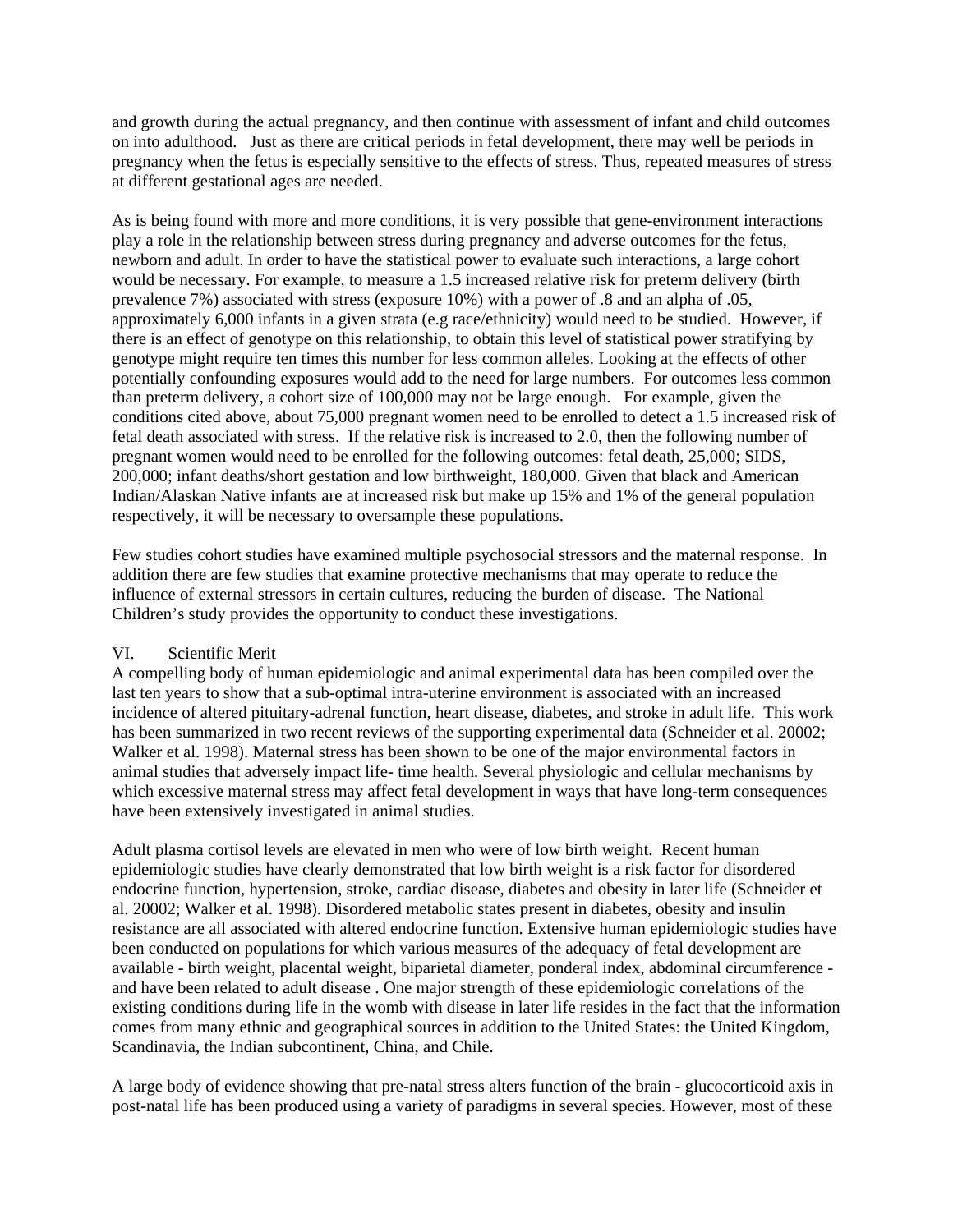studies have by far entailed work with pregnant rats. Rhesus monkey mothers repeatedly removed from their cages and subjected to unpredictable noise from 90 to 145 days of gestation had higher basal ACTH and GC levels in comparison to controls when blood sampled under anesthesia and also when unanesthetized in their home cages. However, when subjected to 4 levels of stress they showed higher concentrations of ACTH, but not GC (Lou et al. 1994). In another study of pre-natal stress, these same workers concluded that early gestation i.e., the time of neuronal migration is a period of enhanced vulnerability for stress effects (Schneider et al. 1998).

Two of the primary systems that may mediate the possible influence of maternal mood dysregulation on the fetus are the autonomic nervous system and the endocrine system, in particular, the HPA–axis (Glover, Teixeira, Gitau & Fisk, 1999). Elevated and/or chronic sympathetic activation is associated with the release of catecholamines and vasoconstriction. Increased catecholamine levels may affect the fetus directly by contributing to vasoconstriction and increased blood pressure (BP) (McCubbin et al., 1996) (Shnider, Wright & Levinson, 1979). Vasoconstriction is believed to alter uteroplacental blood flow, causing subsequent oxygen and calorie reduction to the fetus and thereby affecting fetal growth (Copper et al., 1996) (McCubbin et al., 1996) and possibly influencing fetal CNS development (Teixeira, Fisk & Glover, 1999).

Recent data suggest that pregnant women's cortisol crosses the placenta (Gitau, Cameron, Fisk & Glover, 1998) (Glover et al., 1999) and that CRH and ACTH also are synthesized by the placenta (Sandman, Wadhwa, Chicz-DeMet, Porto & Garite, 1999). Moreover, emerging data suggest that fetal exposure to high levels of CRH may influence fetal brain development by affecting CRH receptors in the hippocampal and limbic areas. In addition, fetal exposure to heightened levels of CRH may affect fetal glucocorticoid secretion as well as overall HPA–axis regulation and autonomic and endocrine functioning (Sandman et al., 1999).

The effects of women's HPA axis and cardiovascular activity on fetal behavior is supported by recent studies showing correlations between: pregnant women's anxiety and uterine artery resistance (Teixeira et al., 1999) and women's social support and their levels of adrenocorticotropin releasing factor (ACTH) (Wadhwa et al., 1996); women's acute cardiovascular activity and fetal heart rate changes (Monk, Fifer, Myers, Sloan & Ellman, (in press)) (DiPietro, Costigan, Pressman & Doussard-Roosevelt, 2000); as well as pregnant women's and newborns' levels of stress hormones and dopamine I(Lundy et al., 1999). Recent studies indicate that such risk can be assessed along multiple lines, such as neurobehavioral, immune and physiological regulation and attention capacities.

Extensive data from animal and human studies suggests that the development of attention is negatively influenced by heightened stress during pregnancy (Schneider et al., 1999) (Brouwers, van Baar & Pop, 2001). For example, in a study of non–human primates, Schneider found that offspring exposed to prenatal stress had poorer orientation scores on a modified Infant Behavioral Assessment Scale (Schneider et al., 1999). In a recent study of over 3,000 pregnant women and their offspring, women's increased anxiety during pregnancy was found to be associated with elevated risk for Attention Deficit Hyperactivity Disorder in four-year-old boys I(O'Connor, Heron, Golding & Glover, (in press)). Even when not identified as a mental disorder, general attention deficits also have been implicated in long–term school success as well as behavior problems, and frank psychopathology.

Extensive data indicate that assays of salivary cortisol either in response to a stressor and/or sampled over a 24–hour time period can be used to identify differences in newborn and infant HPA–axis regulation (Gunnar, Porter, Wolf, Rigatuso & Larson, 1995). For example, infants classified by Kagan's system as 'high reactive' also have higher tonic levels of cortisol (Kagan, Reznick & Snideman, 1987), which can suggest reduced efficiency of HPA–axis glucocorticoid negative feedback (Meaney et al., 1996) (Clarke,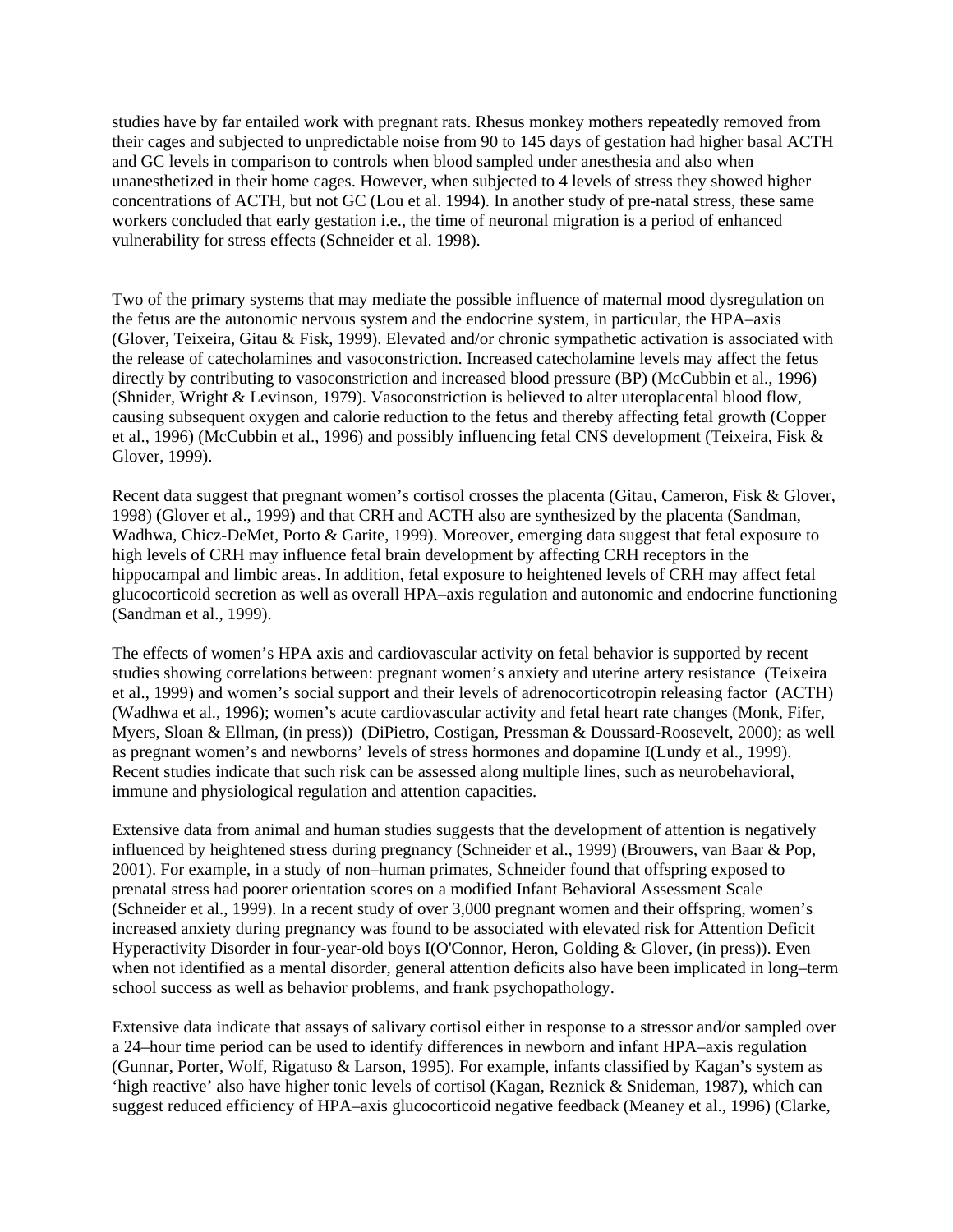Wittwer, Abbott & Schneider, 1994) and the possibility of a ceiling effect during stress (Clarke et al., 1994).

However, cortisol reactivity data are inconsistent. In newborns, one study showed that greater changes in cortisol in response to the NBAS were associated with poorer behavioral organization I(Spangler & Scheubeck, 1993) while another found that higher cortisol levels in response to the same probe were related to greater motor maturity and state regulation (Gunnar, Isensee & Fust, 1987) and, at 6 months, lower scores on the temperament rating "distress to limitations" (Gunnar et al., 1995). Given these findings, current examinations of HPA–axis functioning focus on characterizing differences in "reactivity" and "regulation". Specifically, two aspects of reactivity and two aspects of regulation can be examined: They are, respectively, (1) threshold level, i.e., intensity of stimulus needed for a response; (2) response magnitude, (1) timing of return to baseline; (4) reactivation, i.e., how quickly system is re– aroused (Lewis, 1989). Beyond a simple measurement of response magnitude, such evaluations of cortisol activity can better capture individual differences in neurobiological regulation that might be relevant for future adaptation to life stress and risk for mental illness.

## VII. Potential for innovative research

As discussed above there is a large body of carefully controlled evidence from a wide variety of paradigms that different forms of maternal stress adversely impact the fetal neuroendocrine, metabolic and cardiovascular development. Since the stressors studied in animals have been very different from experiment to experiment, a longitudinal cohort study in human pregnancy will provide data on the effects of our complex environment on fetal development and long term consequences of maternal stress.

Innovative approaches will include the ability provided by a large cohort to evaluate the myriad different environmental factors that impact women's level of stress during pregnancy. These maternal stressors will differ randomly across the cohort and hence can be associated with the different outcomes. The common psychosocial stressors include, amongst others, marital and family emotional health, economic, mental health status. There is very little information on the prevalence of depression or anxiety during pregnancy and their influence on outcome. While there is a large literature on the effect of adverse health behaviors such as excessive cigarette smoking or binge drinking on pregnancy outcomes, the biologic consequences of these behaviors have not been examined in the context of psychosocial stress.

The National Children's Study will provide a unique opportunity to obtain tissue samples and plasma and potentially other body fluids such as saliva, connected to detailed longitudinal individual health histories. Powerful techniques such as gene array technologies can be employed against a background of a major database. This study will make available resources and information that will provide a multitude of opportunities for epidemiologic and laboratory research investigations. A large cohort provides the opportunity to evaluate gender and sex differences. There will also be the opportunity to develop tests such as noninvasive challenges that evaluate hypothalamo-pituitary-adrenal function.

Since part of the study design will include evaluation of fetal growth, new methods to analyze intrauterine growth patterns can be devised using the data obtained in pregnancies with normal outcomes. Through multivariate analysis, a formula for normal fetal growth can be derived and later applied to determine individualized growth potential in future studies and clinical evaluation. Unlike the Gardosi method currently available, the method from this large group of longitudinally followed pregnancies will be more specific to the U.S. population and its different ethnic subgroups.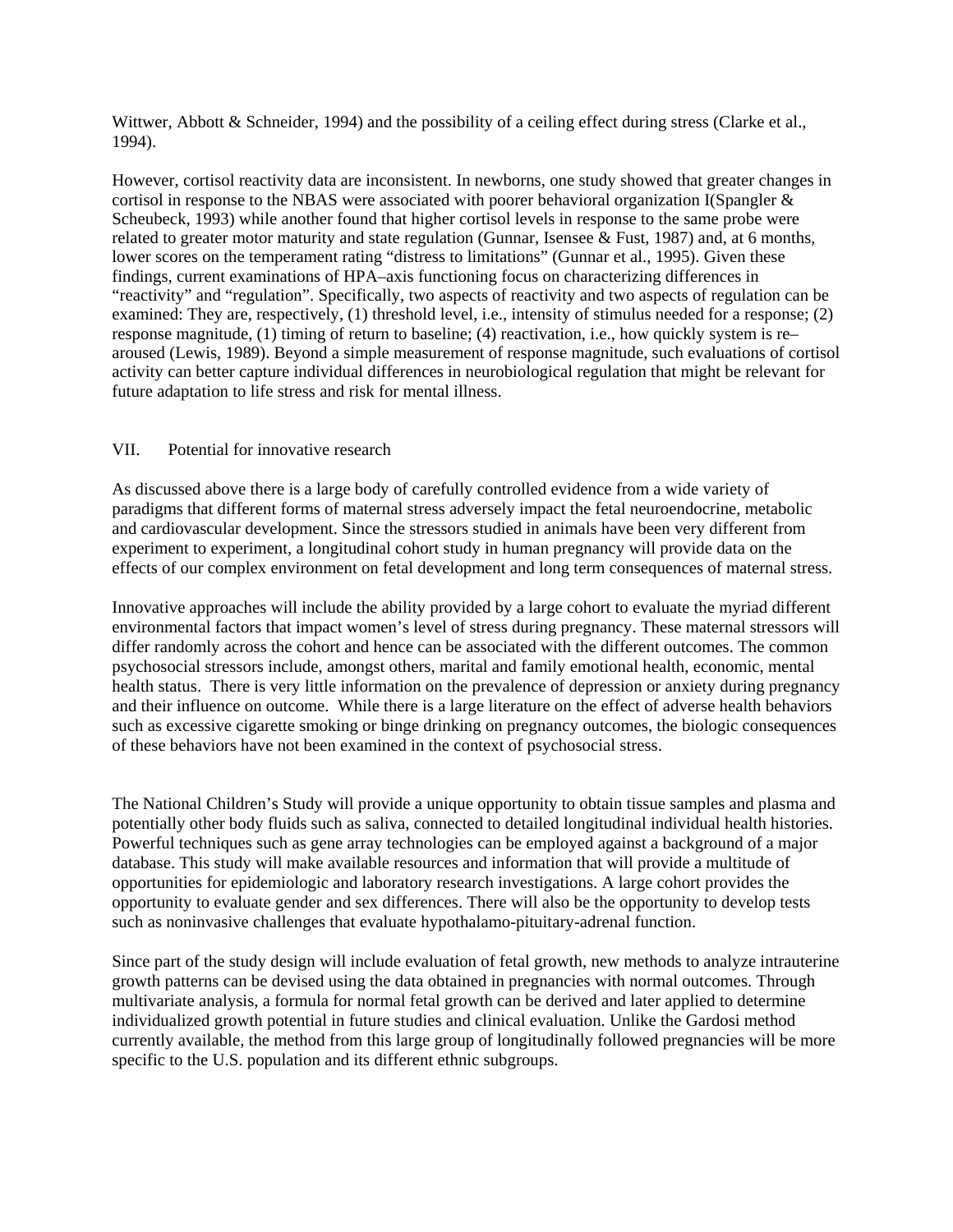The availability of tissue and data banks will allow testing of multiple variables simultaneously for the prediction of adverse pregnancy outcomes. Multivariate analysis and neural networks will provide a model for prediction of adverse pregnancy outcomes. The associations uncovered during extensive analysis of such a large cohort will undoubtedly be novel and will improve our understanding of the mechanisms leading to these adverse outcomes such as preterm labor, fetal growth restriction, hypertension, etc. More effective interventions that are targeted to patients at risk for these adverse outcomes and are more specific to the pathogenic mechanisms will certainly be a by-product of this study. Simultaneous analysis of multiple variables is not possible without a large cohort. Without such a study, investigations will have to be limited to single or few pathogenic pathways, a process that is at odds with the multifactorial nature of most obstetrical conditions.

Animal studies have shown an association between the parental origin of genetic defects and vascular function in later life, a mechanism akin to genetic imprinting. Therefore, the fetal origin of disease may not be independent of the parental genetic contributions. Maternal polymorphisms transmitted to the fetus may be responsible for the abnormal uterine environment as well as the risk for adult diseases in the offspring. Such polymorphisms may be operating in pregnancies complicated by preeclampsia, fetal growth restriction, and diabetes to name just a few. Examples include the polymorphsims in thrombophilias, nitric oxide synthase gene, or angiotensinogen gene, all of which are reported to be associated with adverse pregnancy outcomes. In addition there may be polymorphisms, such as those described for the serotonin transporter that influence maternal mental health and the ability to cope with stress during pregnancy. The availability of genetic material from parents and offspring at such a large scale will allow high-throughput profiling of gene polymorphism and expression using DNA microarrays, as well as protein interactions using protein arrays and proteomics. These techniques are rapidly evolving and should allow fingerprinting of biological and pathological processes associated with normal and adverse pregnancy outcomes.

### VIII. Feasibility

**Critical Period for Exposure & Outcomes.** From animal studies, and the emerging human data, it is hypothesized that stress and psychiatric symtomatology, alters the *in utero* environment and in turn influences neurobiological development (Wadhwa, Dunkel–Schetter, Chicz–DeMet, Porto & Sandman, 1996). There is evidence that exposure to stress during different time periods in pregnancy is associated with varied outcomes. For example, in a study with non–human primates, early gestational stress versus mid to late–gestational stress was associated with lower birth weight and more pronounced motor impairments (Schneider, Roughton, Koehler & Lubach, 1999). Work with humans also indicates variation in risk for future pathology depending on the timing of fetal exposure (Brown, Susser, Lin, Neugebauer & Gorman, 1995; Brown, van Os, Driessens, Hoek & Susser, 2000). Specifically, prenatal insults such as severe maternal nutritional deprivation or influenza during the second trimester, but not others, are associated with future risk for psychopathology (Susser, Brown & Matte, 1999). In addition, data suggest that for human subjects, reports of mood disturbance (which include not only stress, but anxiety and depression) tend to be higher in the first and third trimesters (Altshuler, Hendrick & Cohen, 1998; Evans, 2001) (Da Costa, Larouche, Drista & Brender, 1999). Taken together, these findings indicate that multiple assessments throughout the course of pregnancy are required to determine the relationship between exposure during critical periods of pregnancy and child development.

### **Sampling Needs.**

**Contact:** During pregnancy women's mood and life events will be evaluated at three time points: between 10–20 weeks gestation, between 21 and 30 weeks gestation, and after 31 weeks gestation. Outcome measures will be obtained during late gestation, at birth and the first days of life as the times for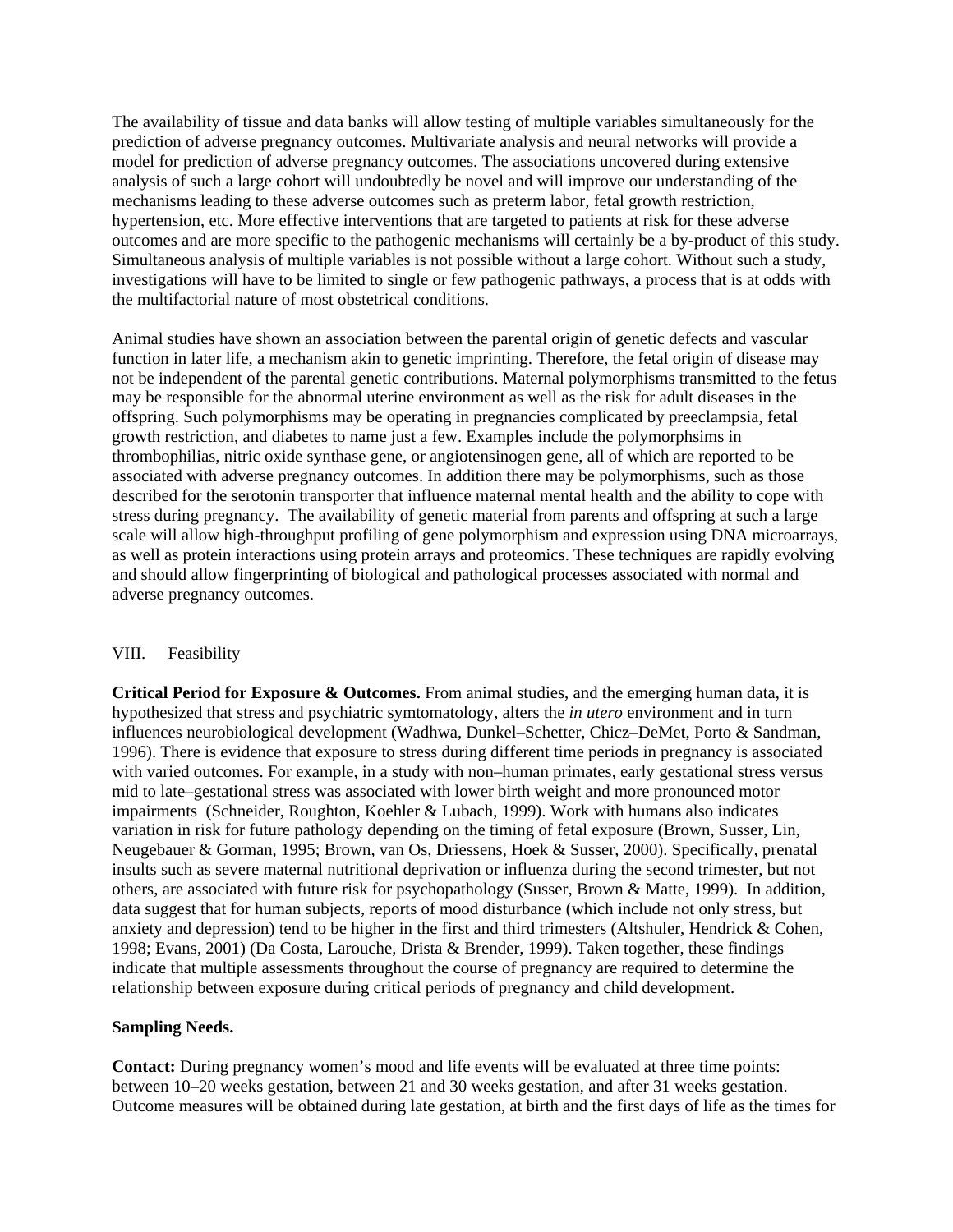standard well baby visits. The prenatal and postnatal time points were selected to allow for a thorough characterization of fetal exposure to maternal stress and for the assessment of adverse outcomes ranging from miscarriage, premature birth and congenital anomalies, to sudden infant death and early markers for psychopathology.

It is recognized that the ideal first contact would be pre-conception to assess the maternal environment and baseline maternal stress exposure and response.

### **Measurement Tools**

**Women's Stress Assessments:** To accurately measure/characterize stress during pregnancy, a multi dimensional approach in both definition and tools is needed. The approach must include assessments that objectively count significant events in a subject's life and the number and nature of stressors. In addition, because people can experience the same event very differently, it is important to evaluate the overall disposition and psychiatric symptoms, which moderate pregnant women's stress responses (Lobel, 1994; Lobel, DeVincent, Kaminer & Mayer, 2000). In particular, depression, which is known to affect approximately 10% of all pregnant women (with fully 70% of them reporting some symptomatology) (Llewellyn, Stowe & Nemeroff, 1997), significantly magnifies the perceived burden of a stressful event. The following assessment tools are appropriate for this study. Importantly, all of the scales listed below have been validated in pregnant women, can be administered over the telephone, are inexpensive and of minimal risk, require minimal expertise to administer and take approximately 3-8 min each to complete. Thus, their burden to research staff and risk to participants is minimal.

Assessment of life events: The Prenatal Life Events Questionnaire (Lobel et al, 1992). Assessment of coping capacity and attitude: Life Orientation Test (Scheier & Carver, 1985). Assessment of anxiety: Spielberger's State -Trait Anxiety Questionnaire (Spielberger) Assessment of depression: Beck Depression Inventory (Beck ) and Center for Epidemiologic Studies-Depression Scale (CES-D) Assessment of stress: Perceived Stress Scale (Cohen & Williamson, 1988), and Prenatal Distress Questionnaire (Yali & Lobel, 1999). Maternal cardiovascular response to a standard laboratory stressor (Monk et al)

### **Routine Fetal and Child Assessments. Prenatal**

Fetal growth evaluation by sonogram: 10-13 weeks, 16-20 weeks, 22-25 weeks Fetal movement and uterine activity logs: 24 weeks – term Fetal Doppler At regular intervals in third trimester Fetal heart rate and movement patterns: At regular intervals in third trimester *Intrapartum*  Standard fetal monitoring and detailed intrapartum history

# **Placenta**

Standardized protocol

## **Neonatal**

Birth history, Apgar, umbilical cord blood gases, length, head circumference, birth weight, skin fold thickness

**Samples for genetic analysis from biological mother, father, child (live or dead), placenta.**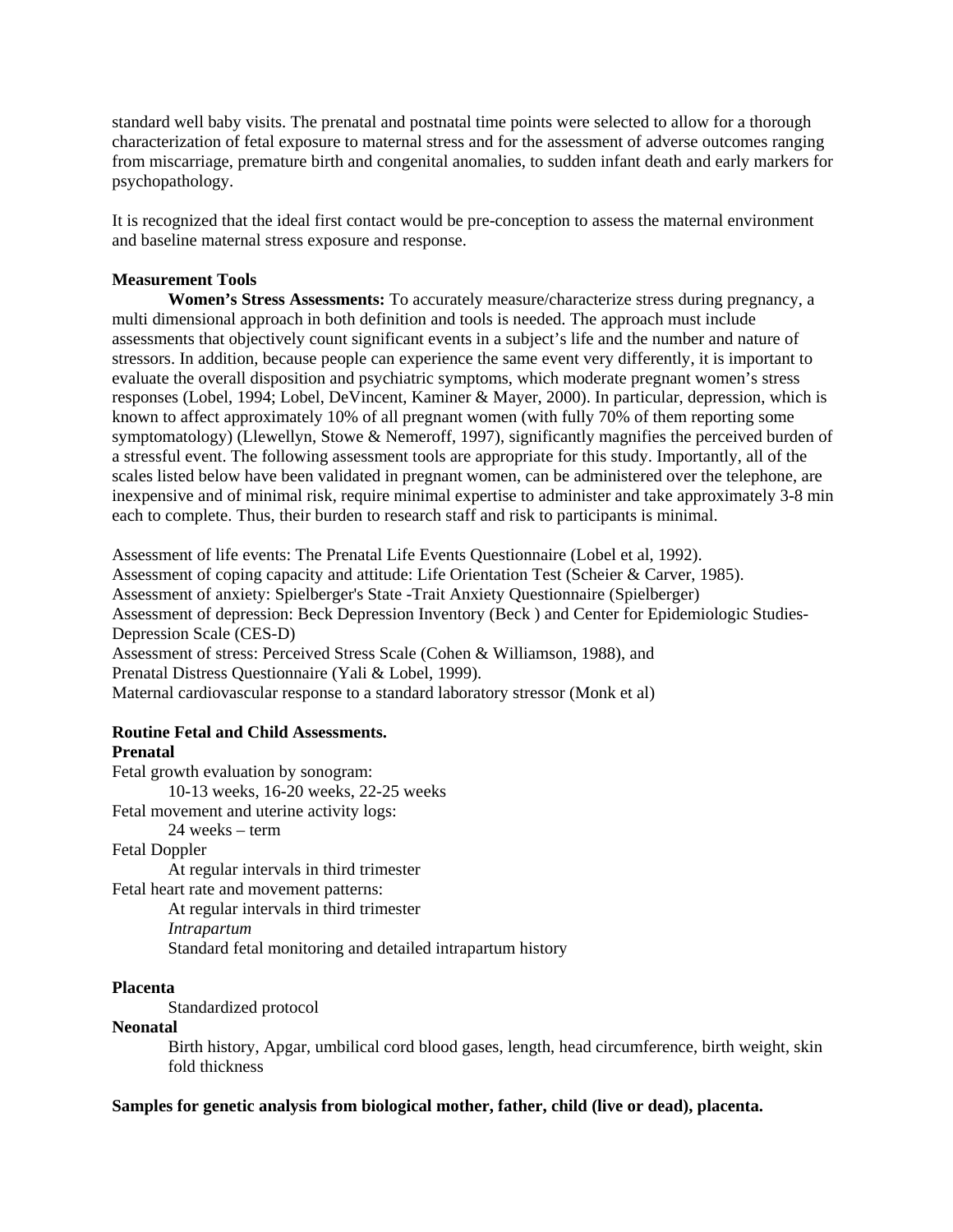**Postnatal Neurobiological Evaluations**: Two systems integral to biobehavioral regulation and adaptation to environmental challenge, the autonomic nervous system and the HPA–axis—have been repeatedly shown to be altered in offspring exposed to prenatal stress (e.g., (Weinstock, Poltyrev, Schorer-Apelbaum, Men & McCarty, 1998)). Other recent studies indicates that such changes in the offspring's neurobiological regulation may make the individual vulnerable to the influence of future life stress and thus to the development of stress–induced depression or other psychopathologies (Heim & Nemeroff, 1999). Extensive data indicate that assays of salivary cortisol either in response to a stressor and/or sampled over a 24–hour time period can be used to identify differences in newborn and infant HPA–axis regulation (Gunnar, Porter, Wolf, Rigatuso & Larson, 1995). Assessment of patterns of cardiorespiratory activity during sleep offers a non-invasive measure of autonomic function in the newborn. Infant cardiorespiratory monitoring in the home has been developed and validated as part of the Collaborative Home Infant Monitor Evaluation (CHIME: Neuman et al, 2001 ). This non-invasive monitoring approach measures infant breathing by respiratory inductance plethysmography and transthoracic impedance, infant electrocardiogram, heart rate and R-R interval, hemoglobin O2 saturation of arterial blood at the periphery, and sleep position. The following battery of non-invasive, low cost, minimal risk, validated assessments are recommended.

#### Newborn

Standard newborn neurobehavioral assessment: NAPI (Korner, 1991)

Cardiorespiratory assessment during 30 minute sleep recording (Schectman et al,1993; Sahni et al ,2000)

Infant

Salivary cortisol reactivity to standard inoculations at 2, 4 and 12 months (Gunnar, 1995) Cardiorespiratory overnight recording prior to inoculations at 2 and 4 months

#### **References:**

Altshuler, L., Hendrick, V., & Cohen, L. (1998). Course of mood and anxiety disorders during pregnancy and the postpartum period. Journal of Clinical Psychiatry, 59, 29–33.

Barker DJP 1998 Mothers, Babies and Health in Later Life - Second Edition. Churchill Livingstone, London, 2 edn

Brouwers, A., van Baar, A., & Pop, V. (2001). Maternal anxiety during pregnancy and subsequent infant development. Infant Behavior and Development, 24(1), 95-106.

Brown, A., Susser, E., Lin, S., Neugebauer, R., & Gorman, J. (1995). Increased risk of affective disorders in males after second trimester prenatal exposure to the dutch hunger winter 1944–45. British Journal of Psychiatry, 166(5), 601–606.

Brown, A., van Os, J., Driessens, C., Hoek, H., & Susser, E. (2000). Further evidence of relation between prenatal famine and major affective disorder. American Journal of Psychiatry, 157(2), 190-5.

Clarke, A., Wittwer, D., Abbott, D., & Schneider, M. (1994). Long-term effects of prenatal stress on HPA axis activity in juvenile rhesus monkeys. Develpmental Psychobiology, 27(5), 257-269.

Copper, R., Goldenberg, R., Das, A., Elder, N., Swain, M., Norman, G., Ramsey, R., Cotroneo, P., Collins, B., Johnson, F., Jones, P., & Meier, A. (1996). The preterm prediction study: Maternal stress is associated with spontaneous preterm birth at less than thirty-five weeks' gestation. American Journal of Obstetrics & Gynecology, 175, 1286-1292.

Da Costa, D., Larouche, J., Drista, M., & Brender, W. (1999). Variations in stress levels over the course of pregnancy: Factors associated with elevated hassles, state anxiety and pregnancy–specific stress. ???, 47(6), 609–21.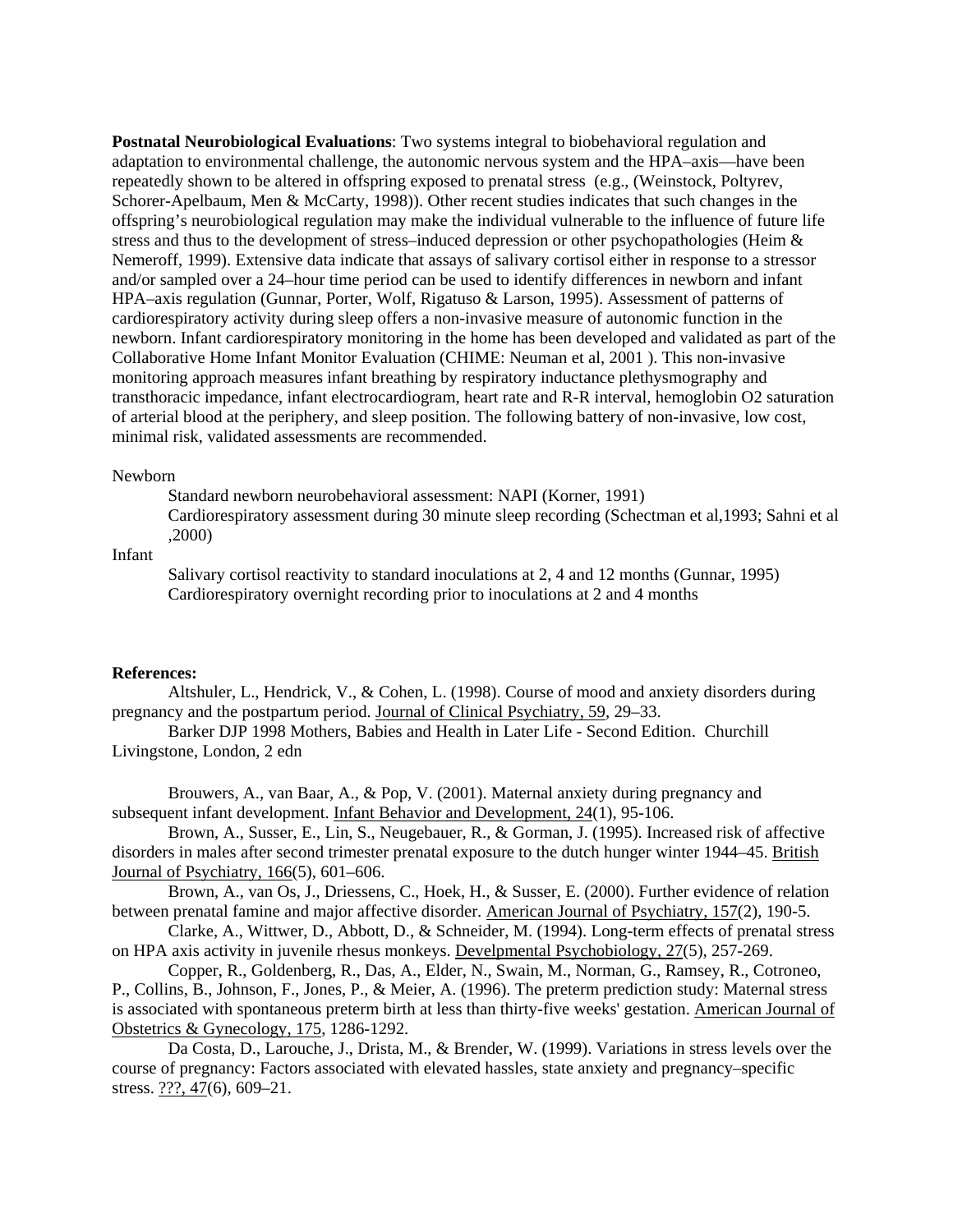DiPietro, J., Costigan, K., Pressman, E., & Doussard-Roosevelt, J. (2000). Antenatal origins of individual differences in heart rate. Developmental Psychobiology, 37(4), 221–228.

Evans, J. e. a. (2001). Cohort study of depressed mood during pregnancy and after childbirth. BMJ, 323(4 August 2001), 257-260.

Gitau, R., Cameron, A., Fisk, N., & Glover, V. (1998). Fetal exposure to maternal cortisol. The Lancet, 352, 707–708.

Glover, V., Teixeira, J., Gitau, R., & Fisk, N. M. (1999). Mechanisms by which maternal mood in pregnancy may affect the fetus. Contemporary Reviews in Obstetrics & Gynecology, 155-160.

Gunnar, M., Porter, F., Wolf, C., Rigatuso, J., & Larson, M. (1995). Neonatal stress reactivity: Predictions to later emotional temperament. Child Development, 66, 1–13.

Gunnar, M. R., Isensee, J., & Fust, L. S. (1987). Adrenocortical activity and the Brazelton Neonatal Assessment Scale: Moderating effects of newborn's biomedical status. Child Development, 58, 1448-1458.

Heim, C., & Nemeroff, C. (1999). The impact of early adverse experiences on brain systems involved in the pathophysiology of anxiety and affective disorders. Biological Psychiatry, 46, 1509-1522.

Kagan, J., Reznick, J., & Snideman, N. (1987). The physiology and psychology of behavioral inhibition in children. Child Development, 58, 1459–1473.

Lewis, M. (1989). Culture and biology: the role of temperament. In P. R. Zelazo & R. G. Barr (Eds.), Challenges to Developmental Paradigms: Implications for Theory, Assessment and Treatment, . Hilldale, NJ: Lawrence Erlbaum Associates.

Llewellyn, A., Stowe, Z., & Nemeroff, C. (1997). Depression during pregnancy and the puerperium. Journal of Clinical Psychiatry, 58(Supplement 15), 26–32.

Lobel, M. (1994). Conceptualizations, measurement, and effects of prenatal maternal stress on birth outcomes. Journal of Behavioural Medicine, 17(3), 225–272.

Lobel, M., DeVincent, C., Kaminer, A., & Mayer, B. (2000). The impact of prenatal maternal stress and optimistic disposition on birth outcomes in medically high–risk women. Health Psychology, 19(6), 544-53.

Lou HC, Hansen D, Nordentoft N, Pryds O, Jensen F, Nim J, Hemmingsen R, Prenatal stressors of human life affect fetal brain development, Dev. Med. Child Neurol. (1994) 36: 826-832.

Lundy, B., Jones, N., Field, T., Nearing, G., Davalos, M., Pietro, P., Schanberg, S., & Kuhn, C. (1999). Prenatal depression affects neonates. Infant Behavior & Development, 22, 119–129.

McCubbin, J., Lawson, E., Cox, S., Sherman, J., Norton, J., & Read, J. (1996). Prenatal maternal blood pressure responsee to stress predicts birth weight and gestational age: A preliminary study. American Journal of Obstetrics and Gynecology, 175, 706–712.

Meaney, M., Diorio, J., Francis, D., Widdowson, J., LaPlante, P., Caldji, C., Sharma, S., Seckl, J., & Plotsky, P. (1996). Early environmental regulation of forebrain glucocorticoid receptor gene expression: Implications for adrenocortical responses to stress. Developmntal Neuroscience, 18, 49–72.

Monk, C., Fifer, W. P., Myers, M. M., Sloan, R. P., & Ellman, L. M. ((in submission)). The effects of women's stress–elicited physiological activity and chronic anxiety on fetal heart rate.

Nathanielsz PW 1999 Life in the Womb: The Origin of Health and Disease. Promethean Press,

Ithaca.

Newport DJ, Wilcox MM, Stowe ZN. Antidepressants during pregnancy and lactation: defining exposure and treatment issues. Semin Perinatol 2001; 25: 177-190.

O'Connor, T. G., Heron, J., Golding, J., & Glover, V. ((in submission)). Maternal antenatal anxiety is linked with hyperactivity in four year old boys. .

Sandman, C., Wadhwa, P., Chicz-DeMet, A., Porto, M., & Garite, T. (1999). Maternal corticotropin-releasing hormone and habituation in the human fetus. Developmental Psychobiology, 34, 163-173.